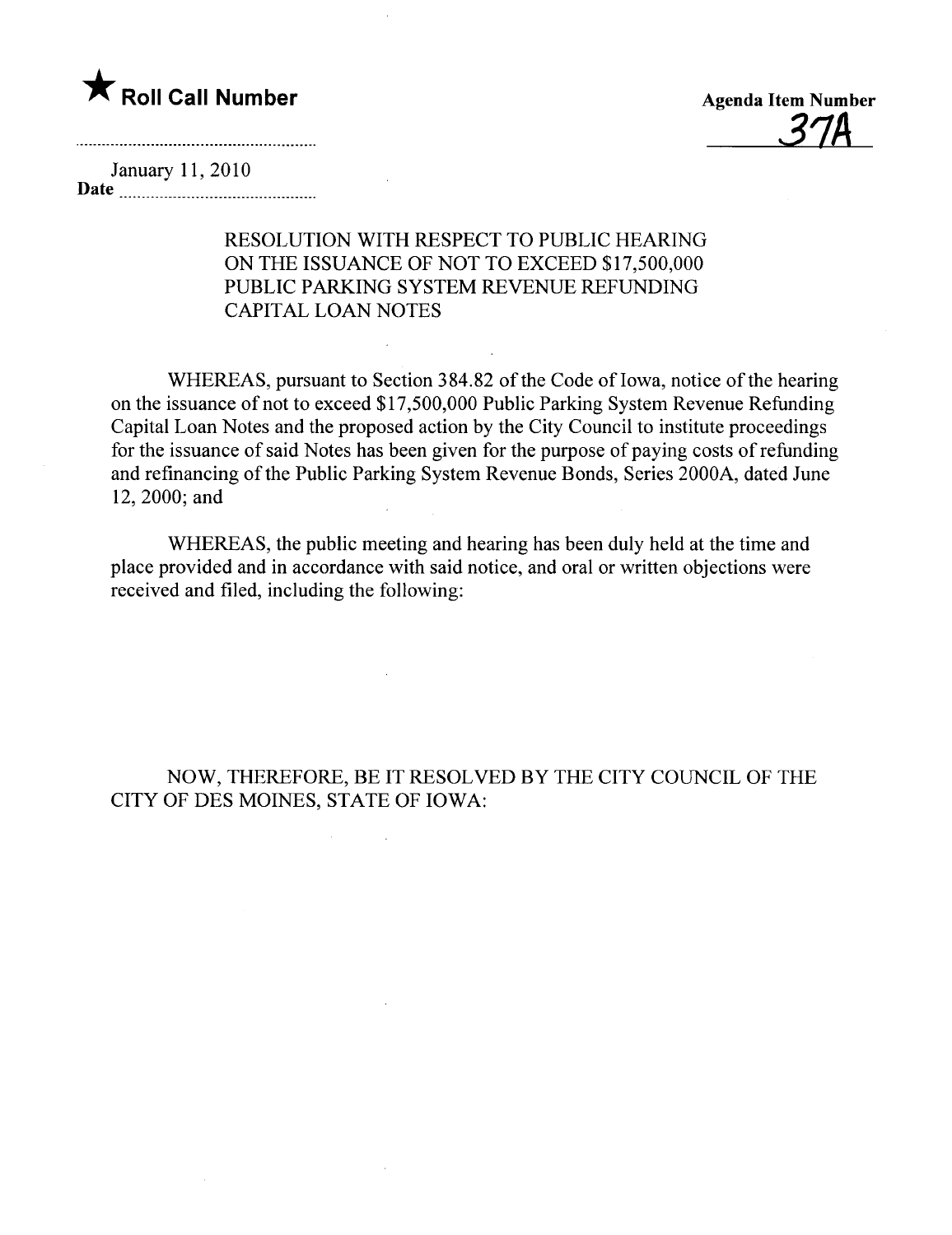

31A

January 11, 2010<br>Date

That the time for receiving oral and written objections be closed and the proposal for the issuance of Notes and all objections thereto are taken under consideration by the CounciL.

DCORNELL/ 640658.1 /MSWord\10387.224

Movd by to adopt.

FORM APPROVED:

Assistant City Attorney

| <b>COUNCIL ACTION</b> | <b>YEAS</b> | <b>NAYS</b> | <b>PASS</b> | <b>ABSENT</b>   | <b>CERTIFICATE</b>                                                                                                                                                                                                                                                                                                         |
|-----------------------|-------------|-------------|-------------|-----------------|----------------------------------------------------------------------------------------------------------------------------------------------------------------------------------------------------------------------------------------------------------------------------------------------------------------------------|
| <b>COWNIE</b>         |             |             |             |                 | I, DIANE RAUH, City Clerk of said City hereby<br>certify that at a meeting of the City Council of<br>said City of Des Moines, held on the above date,<br>among other proceedings the above was adopted.<br>IN WITNESS WHEREOF, I have hereunto set my<br>hand and affixed my seal the day and year first<br>above written. |
| <b>COLEMAN</b>        |             |             |             |                 |                                                                                                                                                                                                                                                                                                                            |
| <b>GRIESS</b>         |             |             |             |                 |                                                                                                                                                                                                                                                                                                                            |
| <b>HENSLEY</b>        |             |             |             |                 |                                                                                                                                                                                                                                                                                                                            |
| <b>MAHAFFEY</b>       |             |             |             |                 |                                                                                                                                                                                                                                                                                                                            |
| <b>MEYER</b>          |             |             |             |                 |                                                                                                                                                                                                                                                                                                                            |
| <b>MOORE</b>          |             |             |             |                 |                                                                                                                                                                                                                                                                                                                            |
| <b>TOTAL</b>          |             |             |             |                 |                                                                                                                                                                                                                                                                                                                            |
| <b>MOTION CARRIED</b> |             |             |             | <b>APPROVED</b> |                                                                                                                                                                                                                                                                                                                            |
|                       |             |             |             |                 |                                                                                                                                                                                                                                                                                                                            |
|                       |             |             |             |                 |                                                                                                                                                                                                                                                                                                                            |
|                       |             |             |             | Mavor           | City (                                                                                                                                                                                                                                                                                                                     |
|                       |             |             |             |                 |                                                                                                                                                                                                                                                                                                                            |

 $\mathsf{l}$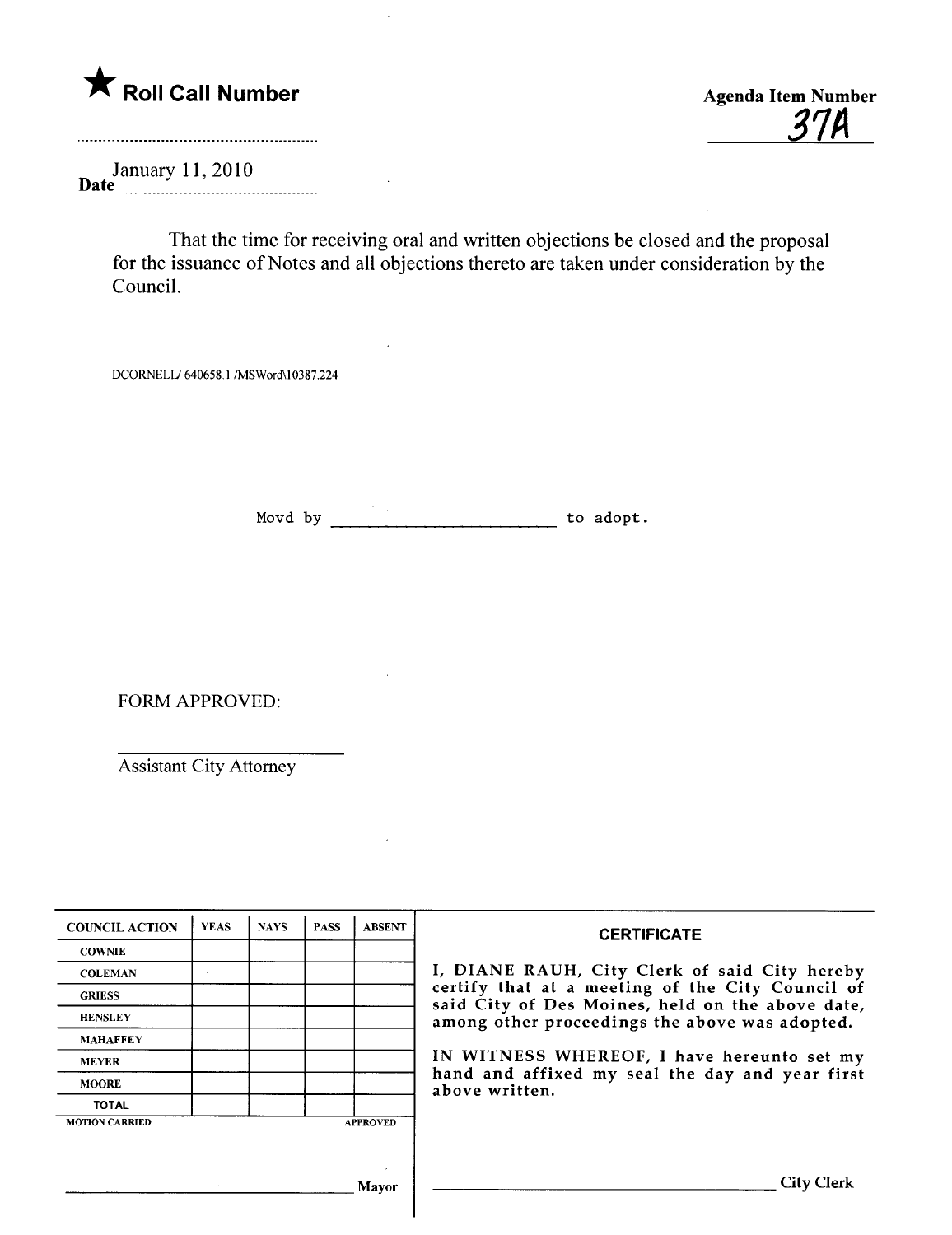## AHLERS & COONEY, P.C.

100 COURT AVENUE. SUITE 600 DES MOINES. IOWA 50309-2231 PHONE: 515-243-7611 FAX: 515-243-2149 WWW AHLERSLAW.COM

Willam J. Nolh wnolhOahlerslaw.com

Direct Dial. (515)246-032

January 5, 2010

#### BY HAND

Mr. Allen McKinley Finance Director/Treasurer City of Des Moines 400 Robert D. Ray Drive Des Moines, Iowa 50309

> RE: Not to exceed \$17,500,000 Public Parking System Revenue Refunding Capital Loan Notes

Dear Mr. McKinley:

With this letter I am enclosing replacement Roll Calls to be acted upon by the Council on the date fixed for the hearing on the issuance of the above mentioned Notes, pursuant to the provisions of Code Sections 384.24A and 384.82. It is my understanding that the public hearing has been scheduled for January 11, 2010, but that you do not expect at this time to proceed with the sale of the Notes until later this month or next.

The first Roll Call has been prepared to show as a first step the receipt of any oral or written objections from any resident or property owner to the proposed action of the Council to issue the Notes. A summary of objections received or made, if any, should be inserted in the space provided or otherwise attached to the Roll Call. After all objections have been received and considered if the Council decides not to abandon the proposal to issue the Notes, the Council should proceed to adopt the second Roll Call instituting proceedings to take additional action for the issuance of the Notes. The Council is required by statute to adopt the resolution instituting proceedings to issue the Notes at the hearing -- or an adjournment thereof.

In the event the Council decides to abandon the proposal to issue said Notes, then the second Roll Call should not be adopted. We would suggest that, in this event, a motion merely be adopted to the effect that such Note proposal is abandoned.